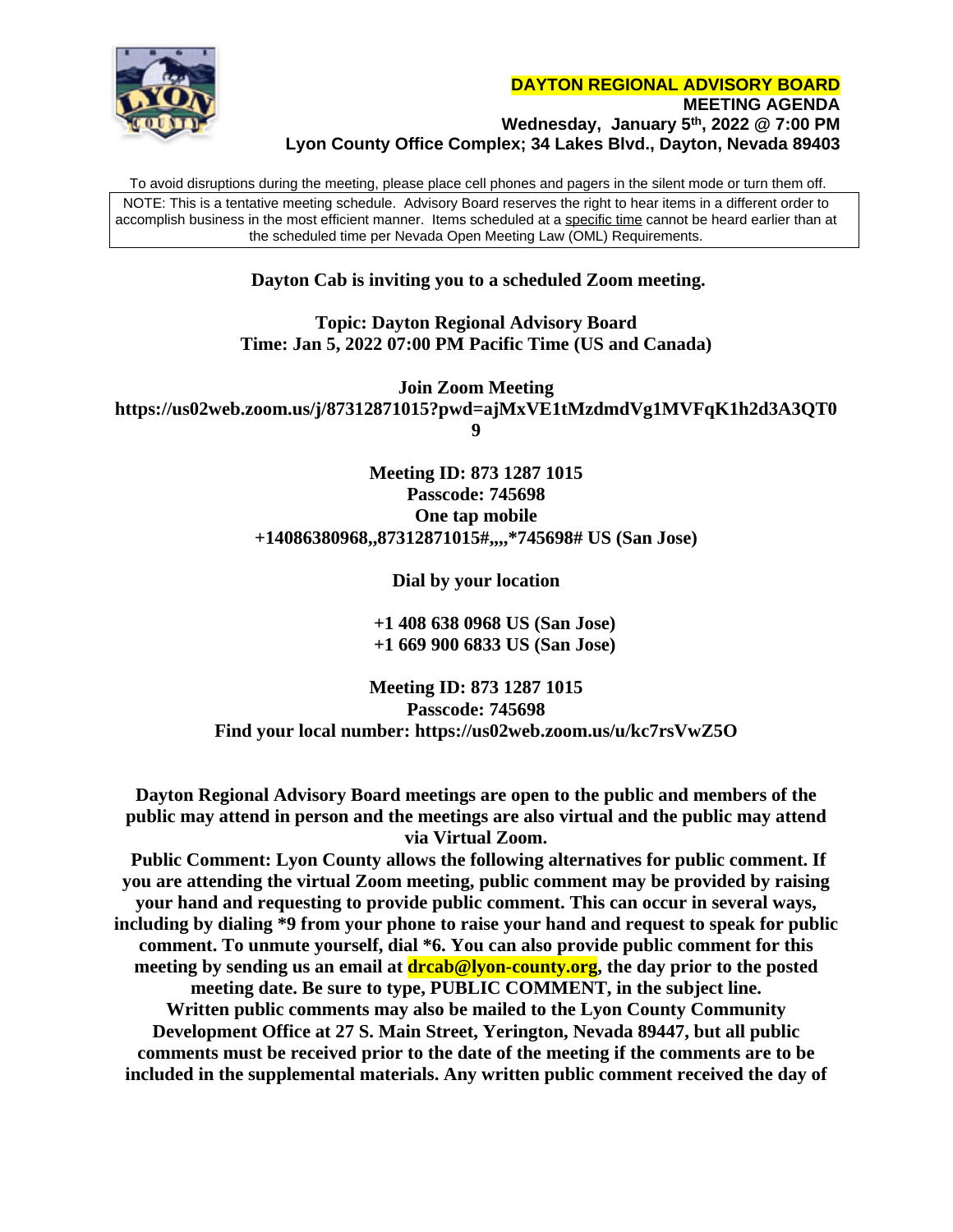**the meeting will be compiled and added as supplemental materials to the County's website and distributed to the Planning Commission within 24 hours after the meeting. Members of the Public may attend the meeting in person at the Lyon County Office Complex, 34 Lakes Blvd, Dayton, Nevada.**

## **7:00 pm – Call To Order - Pledge of Allegiance 1. Roll Call/Determination of Quorum**

- **2. Public participation:** Limited to items not on the agenda and within the jurisdiction of this board. Citizens wishing to speak during public participation are asked to state their name for the record and will be limited to 3 minutes. However, the Board reserves the right to reduce or extend this 3 minute time limit, as well as limit the total time for public participation. Public participation may be returned to at any time during the agenda. The same applies to public comment on each agenda item. No action will be taken until an item is properly placed on the agenda.Restrictions on comments by the general public: Any such restrictions must be reasonable and may restrict the time, place and manner of comments, but not restrict comments based upon viewpoint.
- **3. For Possible Action:** Review and adoption of agenda for the meeting of January 5th, 2022
- **4. For Possible Action:** Seating of the Advisory Board Chair, Vice Chair and Secretary.
- **5. For Possible Action:** Approval of minutes from meeting of December 1st, 2021.
- **6. Special Presentation:** David Bruketta Stormwater Drainage

## **7. Reports by County Staff and Community Organizations**

Limited to 5-minutes per report by representative--lengthy reports or controversial topics should be provided to the chairperson one week prior to the meeting and added to this agenda. Chair contact Gina Lee (775) 720-6994 or at [DRCAB@lyon-county.org.](mailto:DRCAB@lyon-county.org)

- **Board of Commissioners:** (reports limited to prior 2 meetings plus upcoming events) per OML
- **County Manager Report:**
- **Sheriff's Dept:**
- **Fire Dept:**
- **Planning Department:**
- **Utilities:**
- **Parks and Recreation:**
- **Historical Society of Dayton Valley:**
- **Dayton Schools Report:**
- **8. For Possible Action:** Review of correspondence/email and/or faxes received by the Board.

**Public Comment**: (on agenda items) may be heard after being introduced and before action is taken for each item.